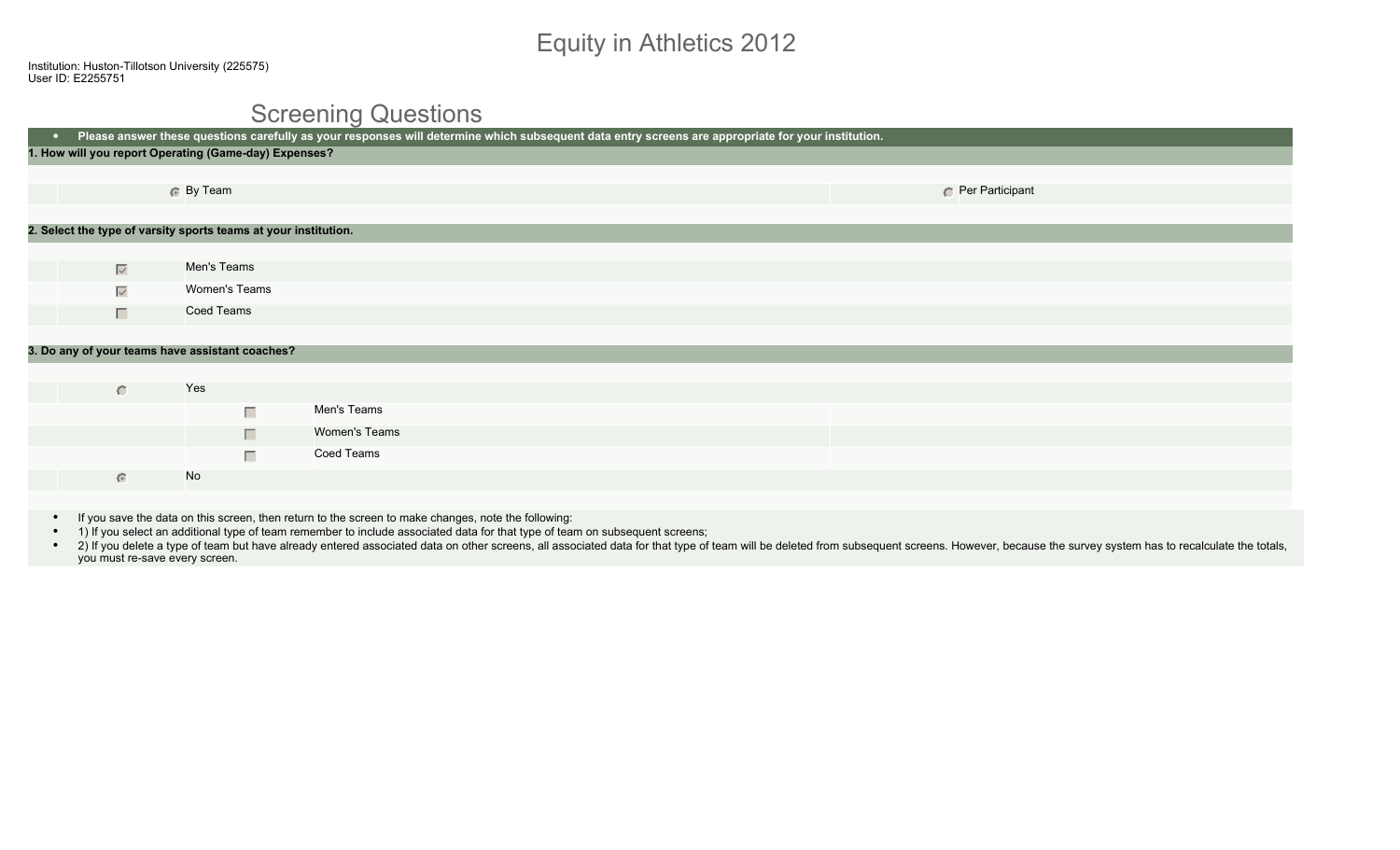### Sports Selection - Men's and Women's Teams

| Select the varsity sports teams at your institution.<br><b>Sport</b> | Men's             | <b>Women'sSport</b>                                      | Men's             | Women's           |
|----------------------------------------------------------------------|-------------------|----------------------------------------------------------|-------------------|-------------------|
| Archery                                                              | П                 | $\Box$ Badminton                                         | ш                 |                   |
| Baseball                                                             | $\overline{\vee}$ | Basketball                                               | $\overline{\vee}$ | $\overline{\vee}$ |
| <b>Beach Volleyball</b>                                              | Г                 | $\Box$ Bowling                                           | $\Box$            | Г                 |
| <b>Cross Country</b>                                                 | П                 | $\Box$ Diving                                            | $\Box$            | $\Box$            |
| Equestrian                                                           | Г                 | $\Box$ Fencing                                           | $\Box$            | $\Box$            |
| Field Hockey                                                         |                   | $\Gamma$ Football                                        | П                 |                   |
| Golf                                                                 | Г                 | $\Box$ Gymnastics                                        | $\Box$            | П                 |
| Ice Hockey                                                           | П                 | $\Box$ Lacrosse                                          | $\Box$            | $\Box$            |
| Rifle                                                                | Г                 | $\Box$ Rodeo                                             | $\Box$            | Г                 |
| Rowing                                                               | П                 | $\Box$ Sailing                                           | $\Box$            | $\Box$            |
| Skiing                                                               | Г                 | $\Gamma$ Soccer                                          | $\overline{\vee}$ | $\overline{\vee}$ |
| Softball                                                             |                   | $\nabla$ Squash                                          | $\Box$            | $\Box$            |
| Swimming                                                             | Г                 | $\Box$ Swimming and Diving (combined)                    | $\Box$            | Г                 |
| Synchronized Swimming                                                |                   | $\Gamma$ Table Tennis                                    | $\Box$            | $\Box$            |
| <b>Team Handball</b>                                                 | Г                 | $\Box$ Tennis                                            | $\Box$            | Г                 |
| Track and Field (Indoor)                                             | $\overline{\vee}$ | $\sqrt{ }$ Track and Field (Outdoor)                     | $\overline{\vee}$ | $\overline{\vee}$ |
| Track and Field and Cross Country (combined)                         | Г                 | $\Gamma$ Volleyball                                      | $\Box$            | $\overline{\vee}$ |
| Water Polo                                                           | П                 | $\Box$ Weight Lifting                                    | $\Box$            | $\Box$            |
| Wrestling                                                            | Г                 | $\Box$ Other Sports (Specify sports in the caveat box.)* | $\Box$            | Г                 |
| CAVEAT                                                               |                   |                                                          |                   |                   |

\* If you indicated in the caveat box that your other sports are Dancing and/or Cheerleading, please also specify in the caveat box that your institution has a letter from the Office for Civil Rights confirming that the OCR and/or Cheerleading are varsity sports at your institution.

- If you save the data on this screen, then return to the screen to make changes, note the following:
- 1) If you select an additional team remember to include associated data for that sport on subsequent screens;
- . 2) If you delete a sport but have already entered associated data on other screens, all associated data for that sport will be deleted from subsequent screens. However, because the survey system has to recalculate the to every screen.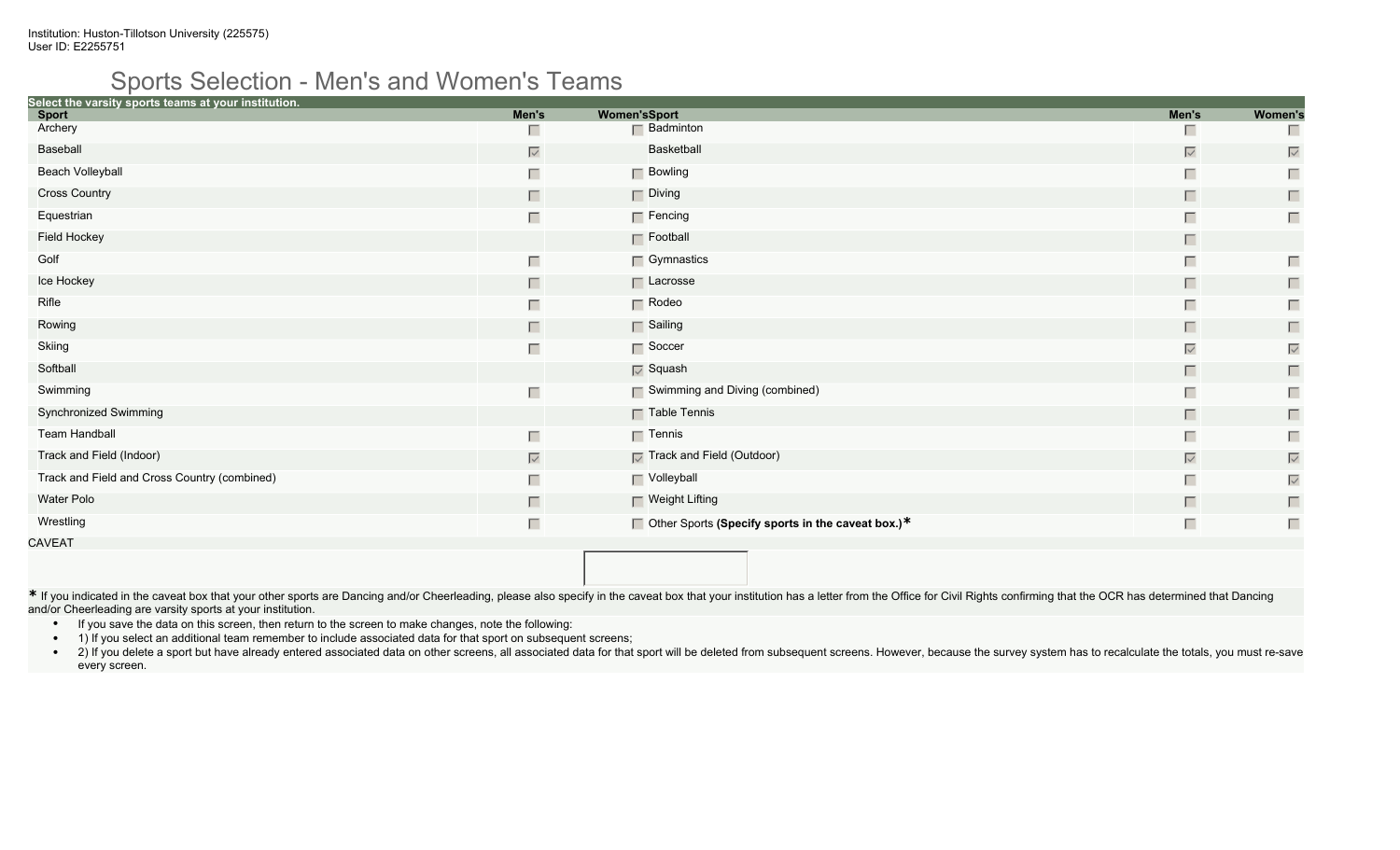# Athletics Participation - Men's and Women's Teams

| Enter the number of participants as of the day of the first scheduled contest.                                                                                   |                    |                      |
|------------------------------------------------------------------------------------------------------------------------------------------------------------------|--------------------|----------------------|
| <b>Varsity Teams</b>                                                                                                                                             | <b>Men's Teams</b> | <b>Women's Teams</b> |
| Baseball                                                                                                                                                         | $ 30\rangle$       |                      |
| Basketball                                                                                                                                                       | 20                 | 20                   |
| Soccer                                                                                                                                                           | 21                 | 19                   |
| Softball                                                                                                                                                         |                    | 19                   |
| Track and Field (Indoor)                                                                                                                                         | 12                 | 12                   |
| Track and Field (Outdoor)                                                                                                                                        | 12                 | 12                   |
| Volleyball                                                                                                                                                       |                    | 25                   |
| Total Participants Men's and Women's Teams                                                                                                                       | 95                 | 107                  |
| Unduplicated Count of Participants<br>(This is a head count. If an individual participates on more than one team, count that individual only once on this line.) | 95                 | 107                  |
| <b>CAVEAT</b>                                                                                                                                                    |                    |                      |
|                                                                                                                                                                  |                    |                      |

If you save the data on this screen, then return to the screen to make changes, please note you must re-save every screen because the survey system has to recalculate the totals.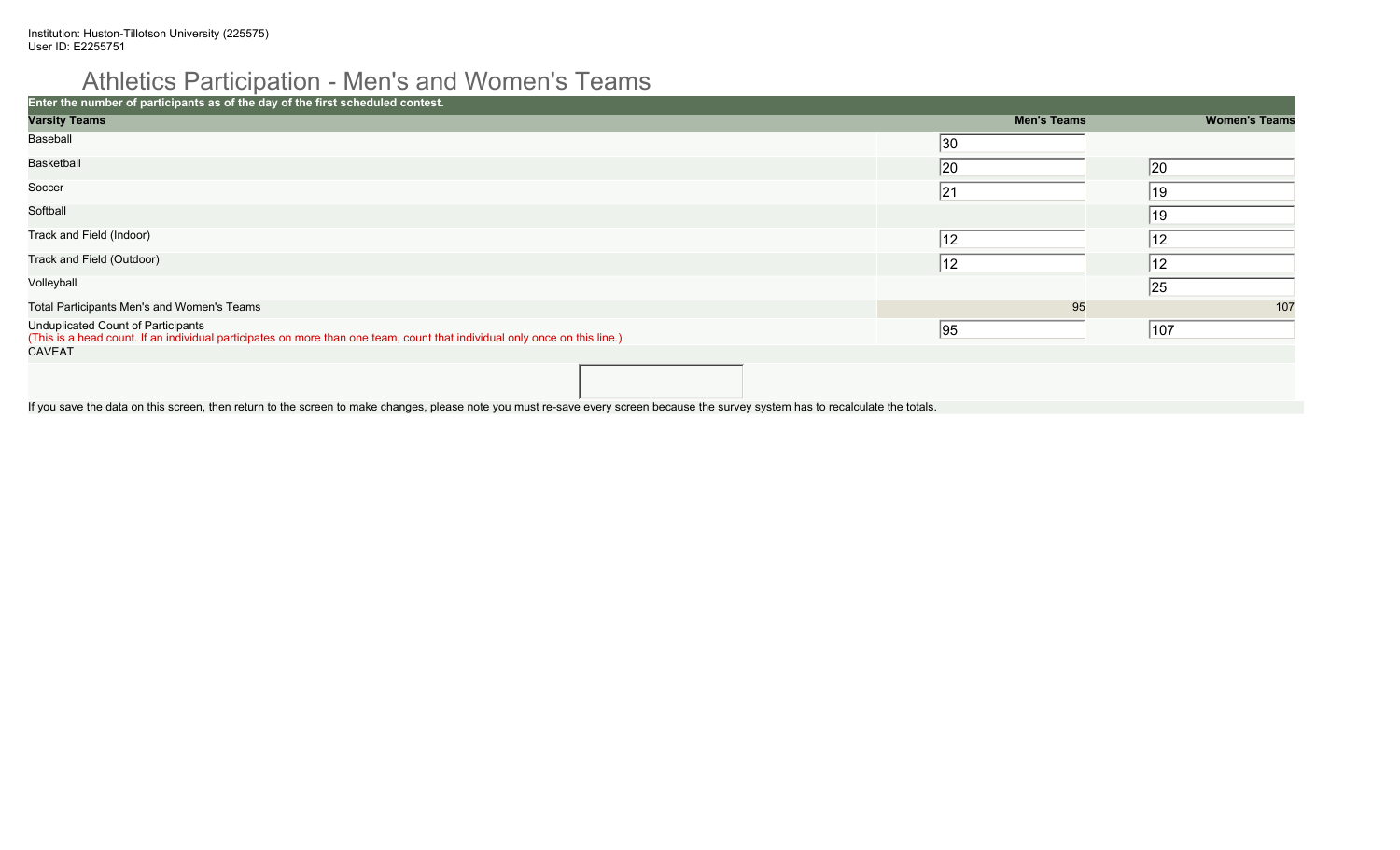# Head Coaches - Men's Teams

| $\bullet$<br>$\bullet$          | For each men's team, indicate whether the head coach is male or female, was assigned to the team on a full-time or part-time basis, and whether the coach was employed by the institution on a full-time basis or on a part-ti<br>or volunteer basis, by entering a 1 in the appropriate field.<br>The Swimming and Diving (combined) fields allow up to 2 head coaches. The Track and Field and Cross Country (combined) fields allow up to 3. |                                          |                                   |                                                |                                                 |                                          |                                   |                                                |                          |
|---------------------------------|-------------------------------------------------------------------------------------------------------------------------------------------------------------------------------------------------------------------------------------------------------------------------------------------------------------------------------------------------------------------------------------------------------------------------------------------------|------------------------------------------|-----------------------------------|------------------------------------------------|-------------------------------------------------|------------------------------------------|-----------------------------------|------------------------------------------------|--------------------------|
|                                 |                                                                                                                                                                                                                                                                                                                                                                                                                                                 | <b>Male Head Coaches</b>                 |                                   |                                                |                                                 | <b>Female Head Coaches</b>               |                                   |                                                |                          |
| Varsity<br>Teams                | Assigned to Team on a<br><b>Full-Time Basis</b>                                                                                                                                                                                                                                                                                                                                                                                                 | Assigned to Team on a<br>Part-Time Basis |                                   | Part-Time Institution<br>Employee or Volunteer | Assigned to Team on a<br><b>Full-Time Basis</b> | Assigned to Team on a<br>Part-Time Basis |                                   | Part-Time Institution<br>Employee or Volunteer |                          |
|                                 |                                                                                                                                                                                                                                                                                                                                                                                                                                                 |                                          | Full-Time Institution<br>Employee |                                                |                                                 |                                          | Full-Time Institution<br>Employee |                                                | Total<br>Head<br>Coaches |
| Baseball                        |                                                                                                                                                                                                                                                                                                                                                                                                                                                 |                                          |                                   |                                                |                                                 |                                          |                                   |                                                |                          |
| Basketball                      |                                                                                                                                                                                                                                                                                                                                                                                                                                                 |                                          |                                   |                                                |                                                 |                                          |                                   |                                                |                          |
| Soccer                          |                                                                                                                                                                                                                                                                                                                                                                                                                                                 |                                          |                                   |                                                |                                                 |                                          |                                   |                                                |                          |
| Track and<br>Field<br>(Indoor)  |                                                                                                                                                                                                                                                                                                                                                                                                                                                 |                                          |                                   |                                                |                                                 |                                          |                                   |                                                |                          |
| Track and<br>Field<br>(Outdoor) |                                                                                                                                                                                                                                                                                                                                                                                                                                                 |                                          |                                   |                                                |                                                 |                                          |                                   |                                                |                          |
| Coaching<br>Position<br>Totals  |                                                                                                                                                                                                                                                                                                                                                                                                                                                 |                                          |                                   |                                                |                                                 |                                          |                                   |                                                |                          |
| <b>CAVEAT</b>                   |                                                                                                                                                                                                                                                                                                                                                                                                                                                 |                                          |                                   |                                                |                                                 |                                          |                                   |                                                |                          |
|                                 |                                                                                                                                                                                                                                                                                                                                                                                                                                                 |                                          |                                   |                                                |                                                 |                                          |                                   |                                                |                          |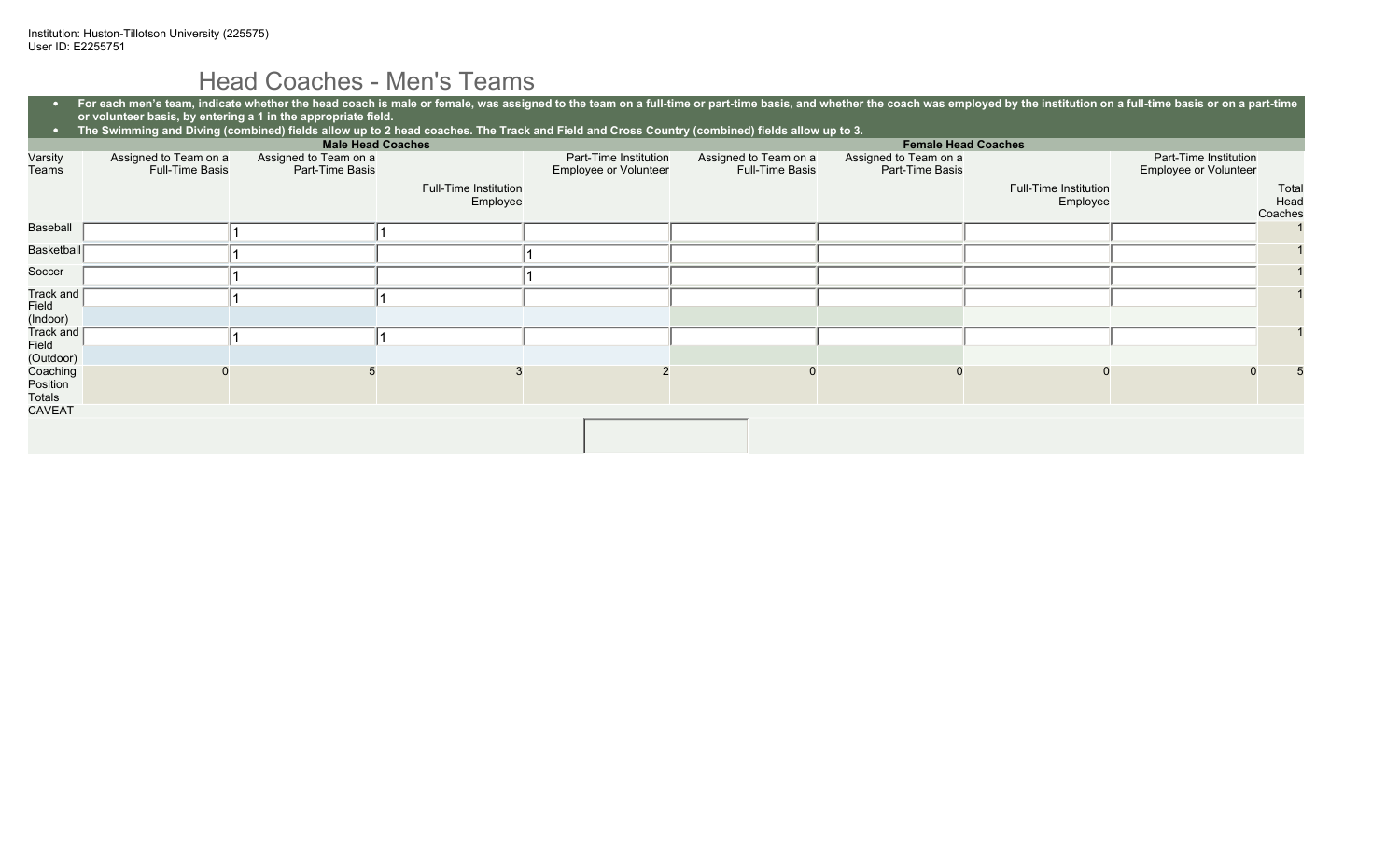# Head Coaches - Women's Teams

| $\bullet$<br>$\bullet$         | For each women's team, indicate whether the head coach is male or female, was assigned to the team on a full-time or part-time basis, and whether the coach was employed by the institution on a full-time basis or on a part-<br>time or volunteer basis, by entering a 1 in the appropriate field.<br>The Swimming and Diving (combined) fields allow up to 2 head coaches. The Track and Field and Cross Country (combined) fields allow up to 3. |                                          |                                   |                                                |                                          |                                          |                                   |                                                |                          |
|--------------------------------|------------------------------------------------------------------------------------------------------------------------------------------------------------------------------------------------------------------------------------------------------------------------------------------------------------------------------------------------------------------------------------------------------------------------------------------------------|------------------------------------------|-----------------------------------|------------------------------------------------|------------------------------------------|------------------------------------------|-----------------------------------|------------------------------------------------|--------------------------|
|                                |                                                                                                                                                                                                                                                                                                                                                                                                                                                      |                                          | <b>Male Head Coaches</b>          |                                                |                                          | <b>Female Head Coaches</b>               |                                   |                                                |                          |
| Varsity<br>Teams               | Assigned to Team on a<br><b>Full-Time Basis</b>                                                                                                                                                                                                                                                                                                                                                                                                      | Assigned to Team on a<br>Part-Time Basis |                                   | Part-Time Institution<br>Employee or Volunteer | Assigned to Team on a<br>Full-Time Basis | Assigned to Team on a<br>Part-Time Basis |                                   | Part-Time Institution<br>Employee or Volunteer |                          |
|                                |                                                                                                                                                                                                                                                                                                                                                                                                                                                      |                                          | Full-Time Institution<br>Employee |                                                |                                          |                                          | Full-Time Institution<br>Employee |                                                | Total<br>Head<br>Coaches |
| <b>Basketball</b>              |                                                                                                                                                                                                                                                                                                                                                                                                                                                      |                                          |                                   |                                                |                                          |                                          |                                   |                                                |                          |
| Soccer                         |                                                                                                                                                                                                                                                                                                                                                                                                                                                      |                                          |                                   |                                                |                                          |                                          |                                   |                                                |                          |
| Softball                       |                                                                                                                                                                                                                                                                                                                                                                                                                                                      |                                          |                                   |                                                |                                          |                                          |                                   |                                                |                          |
| Track and<br>Field<br>(Indoor) |                                                                                                                                                                                                                                                                                                                                                                                                                                                      |                                          |                                   |                                                |                                          |                                          |                                   |                                                |                          |
| Track and<br>Field             |                                                                                                                                                                                                                                                                                                                                                                                                                                                      |                                          |                                   |                                                |                                          |                                          |                                   |                                                |                          |
| (Outdoor)<br>Volleyball        |                                                                                                                                                                                                                                                                                                                                                                                                                                                      |                                          |                                   |                                                |                                          |                                          |                                   |                                                |                          |
|                                |                                                                                                                                                                                                                                                                                                                                                                                                                                                      |                                          |                                   |                                                |                                          |                                          |                                   |                                                |                          |
| Coaching<br>Position<br>Totals |                                                                                                                                                                                                                                                                                                                                                                                                                                                      |                                          |                                   |                                                |                                          |                                          |                                   |                                                |                          |
| <b>CAVEAT</b>                  |                                                                                                                                                                                                                                                                                                                                                                                                                                                      |                                          |                                   |                                                |                                          |                                          |                                   |                                                |                          |
|                                |                                                                                                                                                                                                                                                                                                                                                                                                                                                      |                                          |                                   |                                                |                                          |                                          |                                   |                                                |                          |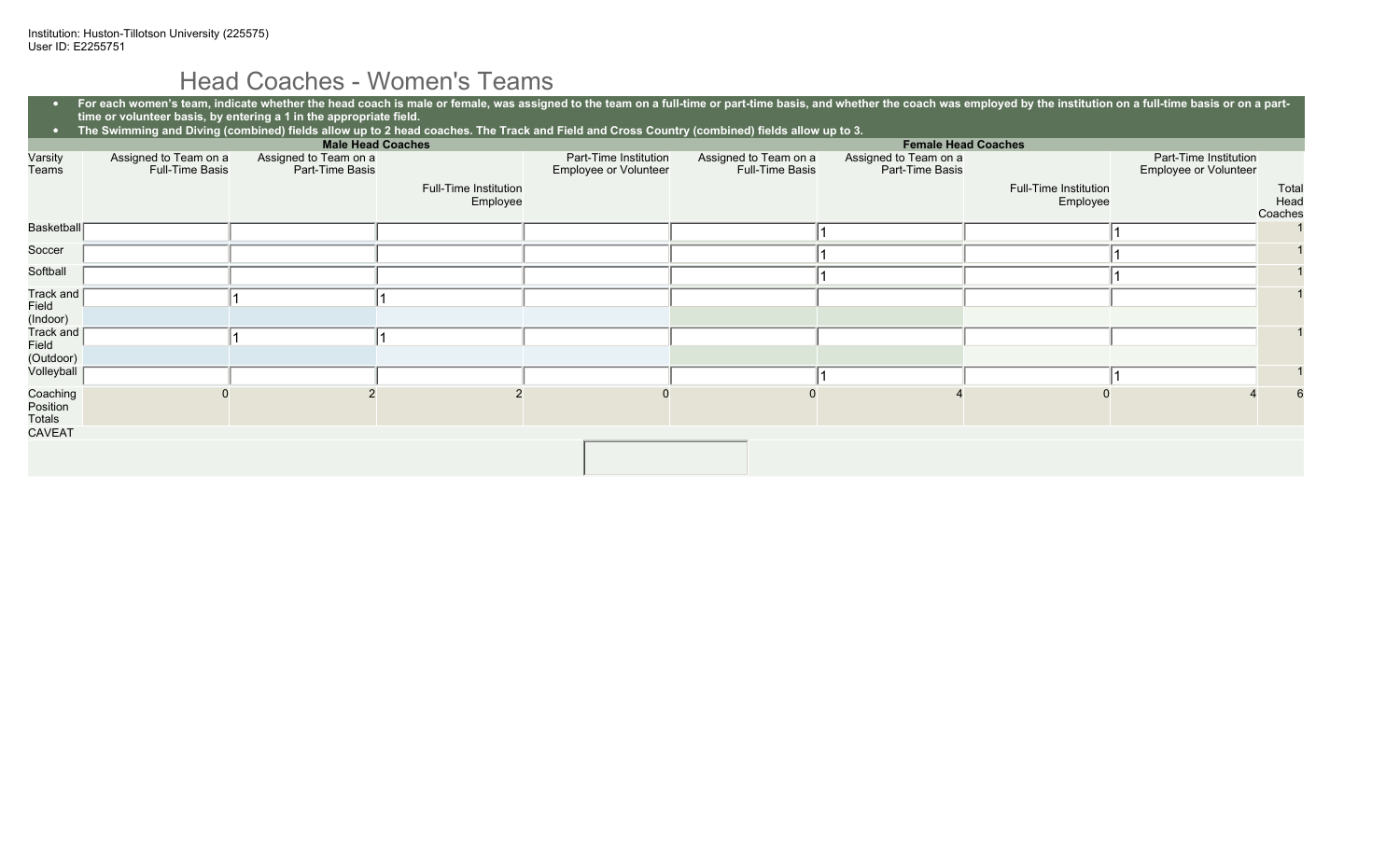# Head Coaches' Salaries - Men's and Women's Teams

| Enter only salaries and bonuses that your institution pays head coaches as compensation for coaching. Do not include benefits on this screen.<br>Do not include volunteer coaches in calculating the average salary and the Full-Time Equivalent (FTE) Total.<br>For help calculating the FTE total click on the "Need help? Click here for screen instructions" link on this screen. |                    |                      |
|---------------------------------------------------------------------------------------------------------------------------------------------------------------------------------------------------------------------------------------------------------------------------------------------------------------------------------------------------------------------------------------|--------------------|----------------------|
|                                                                                                                                                                                                                                                                                                                                                                                       | <b>Men's Teams</b> | <b>Women's Teams</b> |
| Average Annual Institutional Salary per Head Coach                                                                                                                                                                                                                                                                                                                                    | 12,242             | 11,355               |
| Number of Head Coaches Used to Calculate the Average                                                                                                                                                                                                                                                                                                                                  |                    |                      |
| Number of Volunteer Head Coaches (Do not include these coaches in your salary or FTE calculations.)                                                                                                                                                                                                                                                                                   |                    |                      |
| Average Annual Institutional Salary per Full-time equivalent (FTE)                                                                                                                                                                                                                                                                                                                    | 30,605             | 27.252               |
| Sum of Full-Time Equivalent (FTE) Positions Used to Calculate the Average                                                                                                                                                                                                                                                                                                             | 2.00               | 2.50                 |
| <b>CAVEAT</b>                                                                                                                                                                                                                                                                                                                                                                         |                    |                      |
|                                                                                                                                                                                                                                                                                                                                                                                       |                    |                      |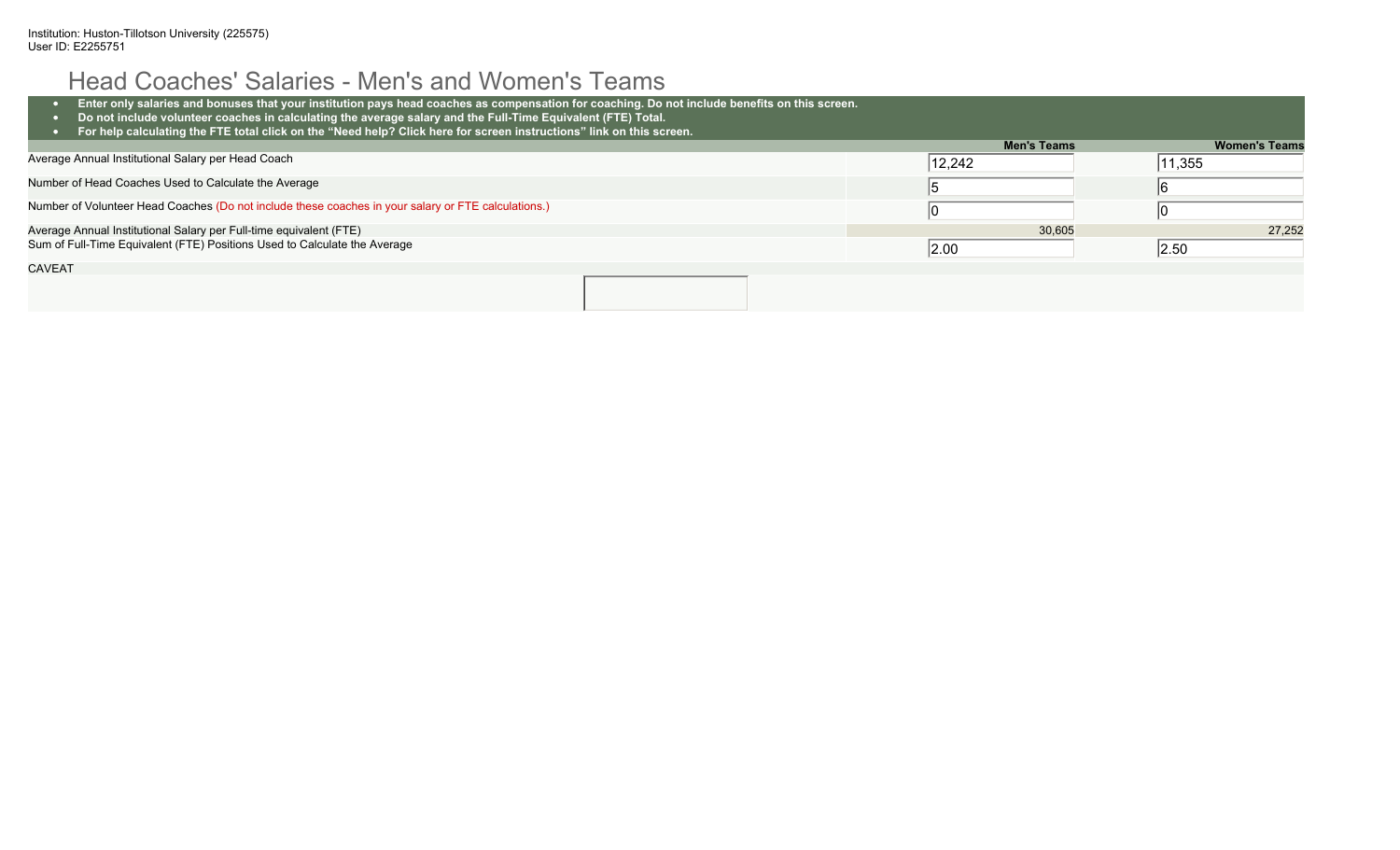### Athletically Related Student Aid - Men's and Women's

#### Teams

|                 | Athletically related student aid is any scholarship, grant, or other form of financial assistance, offered by an institution, the terms of which require the recipient to participate in a program of intercollegiate athletic<br>ar institution. Other student aid, of which a student-athlete simply happens to be the recipient, is not athletically related student aid. If you do not have any aid to report, enter a 0. |                      |              |  |  |  |  |
|-----------------|-------------------------------------------------------------------------------------------------------------------------------------------------------------------------------------------------------------------------------------------------------------------------------------------------------------------------------------------------------------------------------------------------------------------------------|----------------------|--------------|--|--|--|--|
|                 | <b>Men's Teams</b>                                                                                                                                                                                                                                                                                                                                                                                                            | <b>Women's Teams</b> | <b>Total</b> |  |  |  |  |
| Amount of Aid   | 186,991                                                                                                                                                                                                                                                                                                                                                                                                                       | 175,935              | 362,926      |  |  |  |  |
| Ratio (percent) | 52                                                                                                                                                                                                                                                                                                                                                                                                                            | 48                   | 100%         |  |  |  |  |
| <b>CAVEAT</b>   |                                                                                                                                                                                                                                                                                                                                                                                                                               |                      |              |  |  |  |  |
|                 |                                                                                                                                                                                                                                                                                                                                                                                                                               |                      |              |  |  |  |  |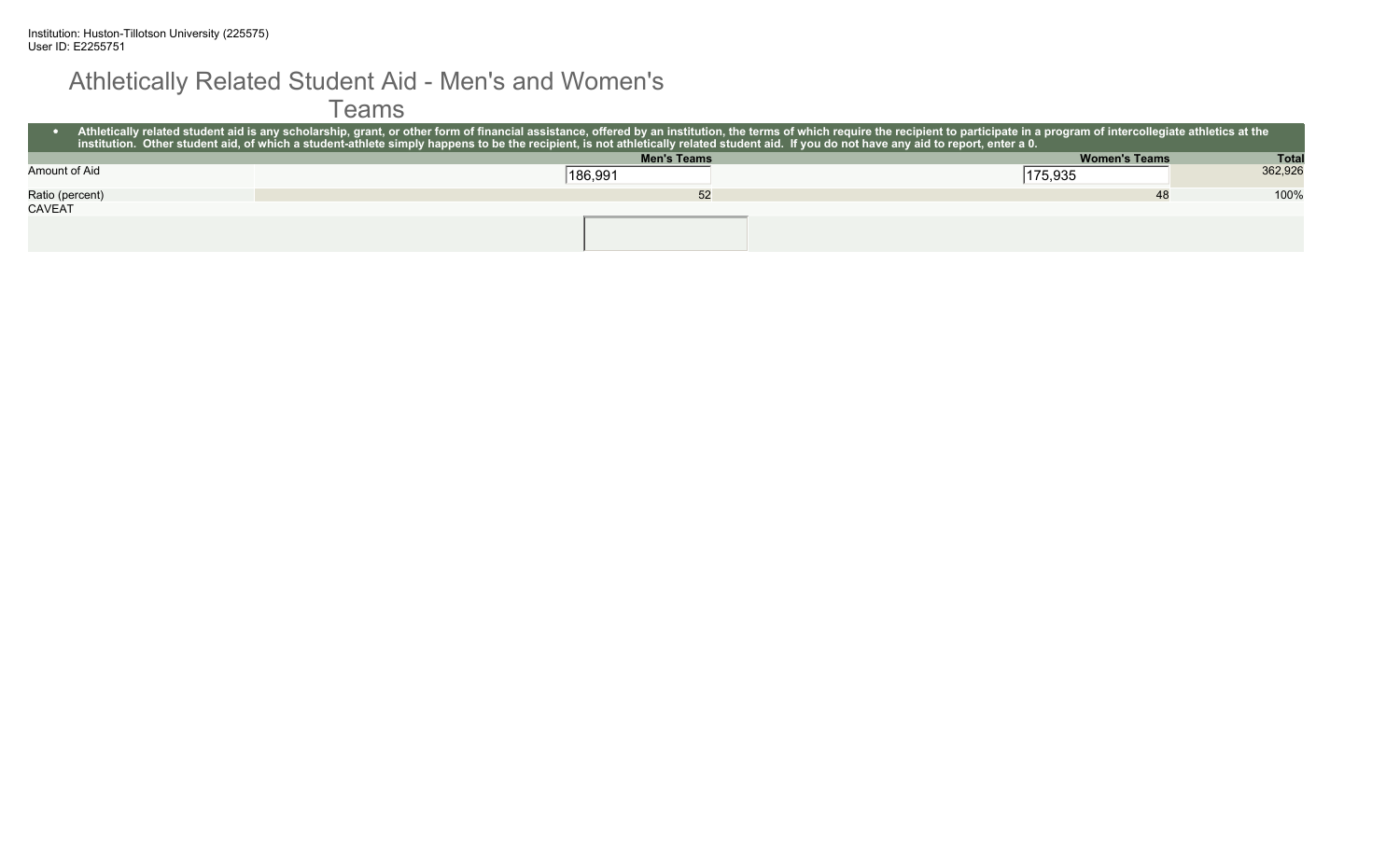# Recruiting Expenses - Men's and Women's Teams

|               | Recruiting expenses are all expenses an institution incurs attributable to recruiting activities. This includes, but is not limited to, expenses for lodging, meals, telephone use, and transportation (including vehicles use<br>recruiting purposes) for both recruits and personnel engaged in recruiting, and other expenses for official and unofficial visits, and all other expenses related to recruiting. If you do not have any recruiting expenses to<br>enter a 0. |                                      |
|---------------|--------------------------------------------------------------------------------------------------------------------------------------------------------------------------------------------------------------------------------------------------------------------------------------------------------------------------------------------------------------------------------------------------------------------------------------------------------------------------------|--------------------------------------|
|               | <b>Men's Teams</b>                                                                                                                                                                                                                                                                                                                                                                                                                                                             | <b>Total</b><br><b>Women's Teams</b> |
| Total         | 532                                                                                                                                                                                                                                                                                                                                                                                                                                                                            | 1,560<br> 1,028                      |
| <b>CAVEAT</b> |                                                                                                                                                                                                                                                                                                                                                                                                                                                                                |                                      |
|               |                                                                                                                                                                                                                                                                                                                                                                                                                                                                                |                                      |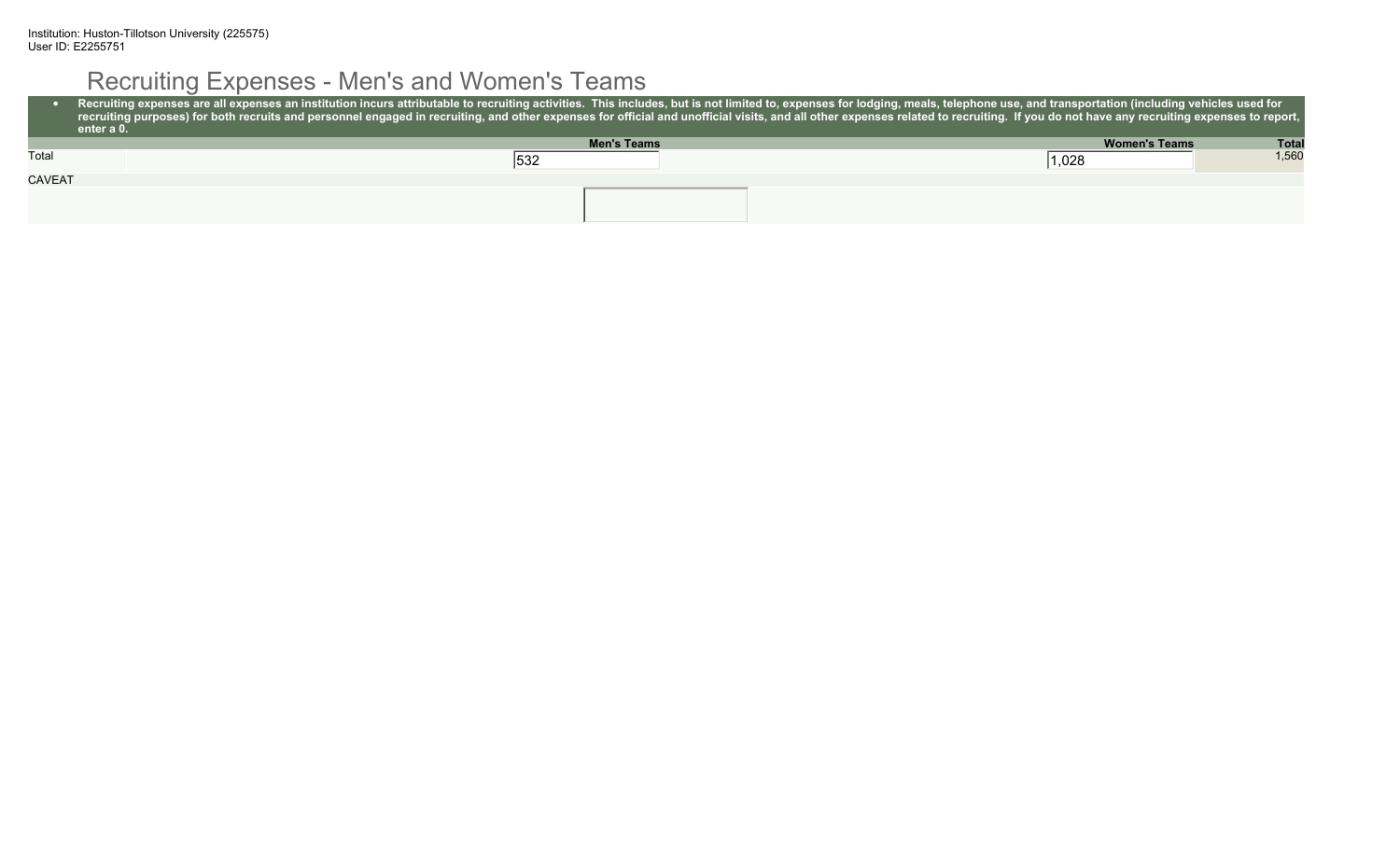## Operating (Game-Day) Expenses - Men's and Women's Teams by Team

• Operating expenses are all expenses an institution incurs attributable to home, away, and neutral-site intercollegiate athletic contests (commonly known as "game-day expenses"), for (A) Lodging, meals, transportation, **uniforms, and equipment for coaches, team members, support staff (including, but not limited to team managers and trainers), and others; and (B) Officials.**

| For a sport with a men's team and a women's team that have a combined budget, click on the "Need help? Click here for screen instructions" link for special instructions. |                     |                                                                           |        |         |                     |                                                                             |         |                                           |  |
|---------------------------------------------------------------------------------------------------------------------------------------------------------------------------|---------------------|---------------------------------------------------------------------------|--------|---------|---------------------|-----------------------------------------------------------------------------|---------|-------------------------------------------|--|
| <b>Varsity Teams</b>                                                                                                                                                      | <b>Participants</b> | <b>Men's Teams</b><br><b>Operating Expenses per</b><br><b>Participant</b> |        | By Team | <b>Participants</b> | <b>Women's Teams</b><br><b>Operating Expenses per</b><br><b>Participant</b> | By Team | <b>Total Operating</b><br><b>Expenses</b> |  |
| <b>Basketball</b>                                                                                                                                                         | 20                  | 854                                                                       | 17,085 |         | 20                  | 487                                                                         | 9,748   | 26,833                                    |  |
| Baseball                                                                                                                                                                  | 30                  | 568                                                                       | 17,043 |         |                     |                                                                             |         | 17,043                                    |  |
| Soccer                                                                                                                                                                    | 21                  | 889                                                                       | 18,662 |         | 19                  | 617                                                                         | 11,732  | 30,394                                    |  |
| Softball                                                                                                                                                                  |                     |                                                                           |        |         | 19                  | 570                                                                         | 10,835  | 10,835                                    |  |
| Track and Field (Indoor)                                                                                                                                                  | 12                  | $\bigcirc$ 85                                                             | 1,018  |         | 12                  | $\bigcirc$ 85                                                               | 1,018   | 2,036                                     |  |
| Track and Field (Outdoor)                                                                                                                                                 | 12                  | $\bigcirc$ 84                                                             | 1,008  |         | 12                  | $\bigcirc$ 84                                                               | 1,008   | 2,016                                     |  |
| Volleyball                                                                                                                                                                |                     |                                                                           |        |         | 25                  | 590                                                                         | 14,739  | 14,739                                    |  |
| Total Operating Expenses Men's and<br>Women's Teams                                                                                                                       | 95                  |                                                                           |        | 54,816  | 107                 |                                                                             | 49,080  | 103,896                                   |  |
| <b>CAVEAT</b>                                                                                                                                                             |                     |                                                                           |        |         |                     |                                                                             |         |                                           |  |
|                                                                                                                                                                           |                     |                                                                           |        |         |                     |                                                                             |         |                                           |  |
| Note: This screen is for game-day expenses only.                                                                                                                          |                     |                                                                           |        |         |                     |                                                                             |         |                                           |  |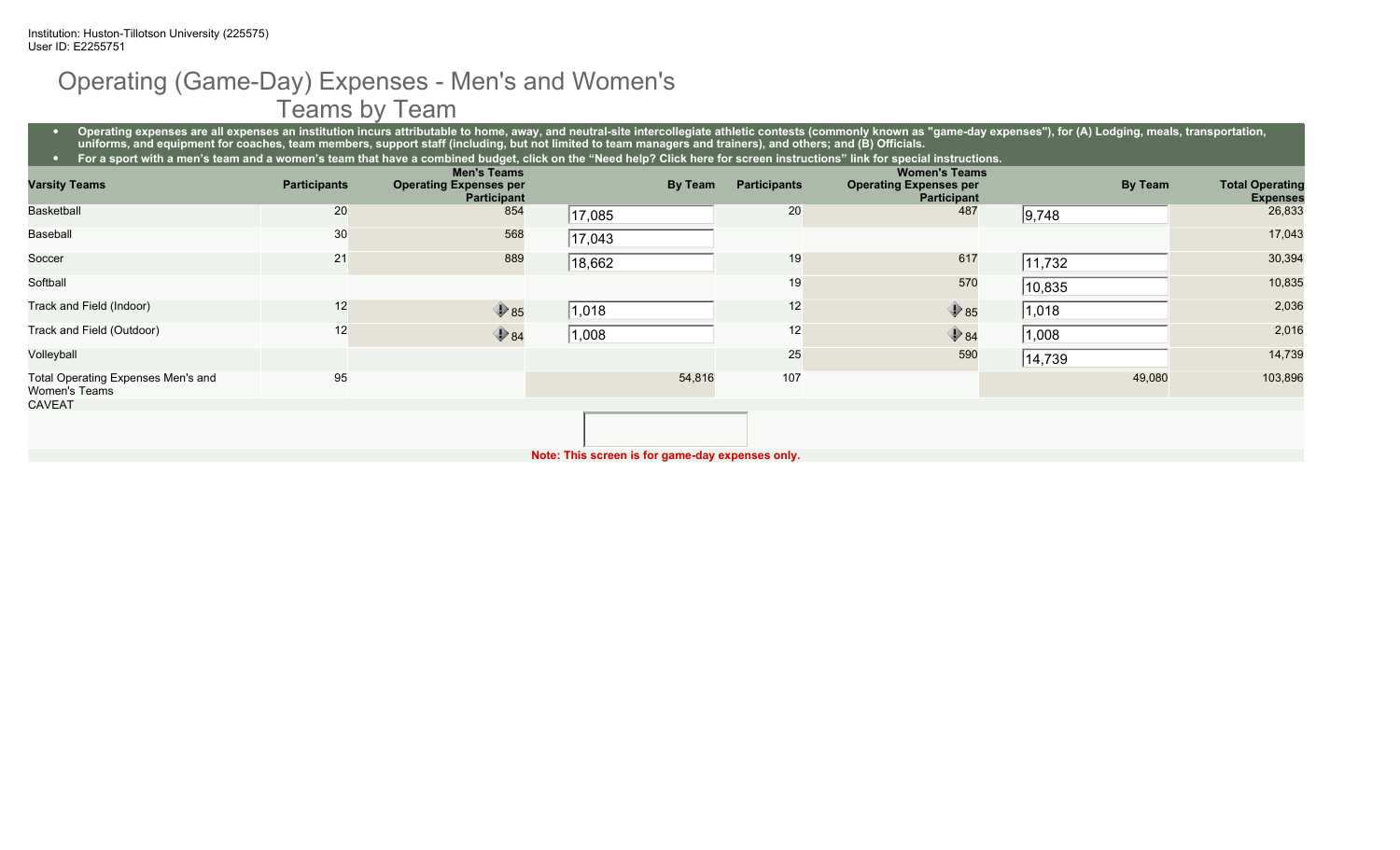# Total Expenses - Men's and Women's Teams

| Enter all expenses attributable to intercollegiate athletic activities. This includes appearance guarantees and options, athletically related student aid, contract services, equipment, fundraising activities, operating exp |                    |                      |           |  |  |  |  |
|--------------------------------------------------------------------------------------------------------------------------------------------------------------------------------------------------------------------------------|--------------------|----------------------|-----------|--|--|--|--|
| promotional activities, recruiting expenses, salaries and benefits, supplies, travel, and any other expenses attributable to intercollegiate athletic activities.                                                              |                    |                      |           |  |  |  |  |
| <b>Varsity Teams</b>                                                                                                                                                                                                           | <b>Men's Teams</b> | <b>Women's Teams</b> | Total     |  |  |  |  |
| Basketball                                                                                                                                                                                                                     | 112,688            | 114,262              | 226,950   |  |  |  |  |
| Baseball                                                                                                                                                                                                                       | 143,079            |                      | 143,079   |  |  |  |  |
| Soccer                                                                                                                                                                                                                         | 120,383            | 68,982               | 189,365   |  |  |  |  |
| Softball                                                                                                                                                                                                                       |                    | 74,424               | 74,424    |  |  |  |  |
| Track and Field (Indoor)                                                                                                                                                                                                       | 32,077             | 35,108               | 67,185    |  |  |  |  |
| Track and Field (Outdoor)                                                                                                                                                                                                      | 33,530             | 36,559               | 70,089    |  |  |  |  |
| Volleyball                                                                                                                                                                                                                     |                    | 119,751              | 119,751   |  |  |  |  |
| Total Expenses of all Sports, Except Football and Basketball, Combined                                                                                                                                                         | 329,069            | 334,824              | 663,893   |  |  |  |  |
| Total Expenses Men's and Women's Teams                                                                                                                                                                                         | 441,757            | 449,086              | 890,843   |  |  |  |  |
| Not Allocated by Gender/Sport (Expenses not attributable to a particular sport or sports)                                                                                                                                      |                    |                      | 205,152   |  |  |  |  |
| <b>Grand Total Expenses</b>                                                                                                                                                                                                    |                    |                      | 1,095,995 |  |  |  |  |
| <b>CAVEAT</b>                                                                                                                                                                                                                  |                    |                      |           |  |  |  |  |
|                                                                                                                                                                                                                                |                    |                      |           |  |  |  |  |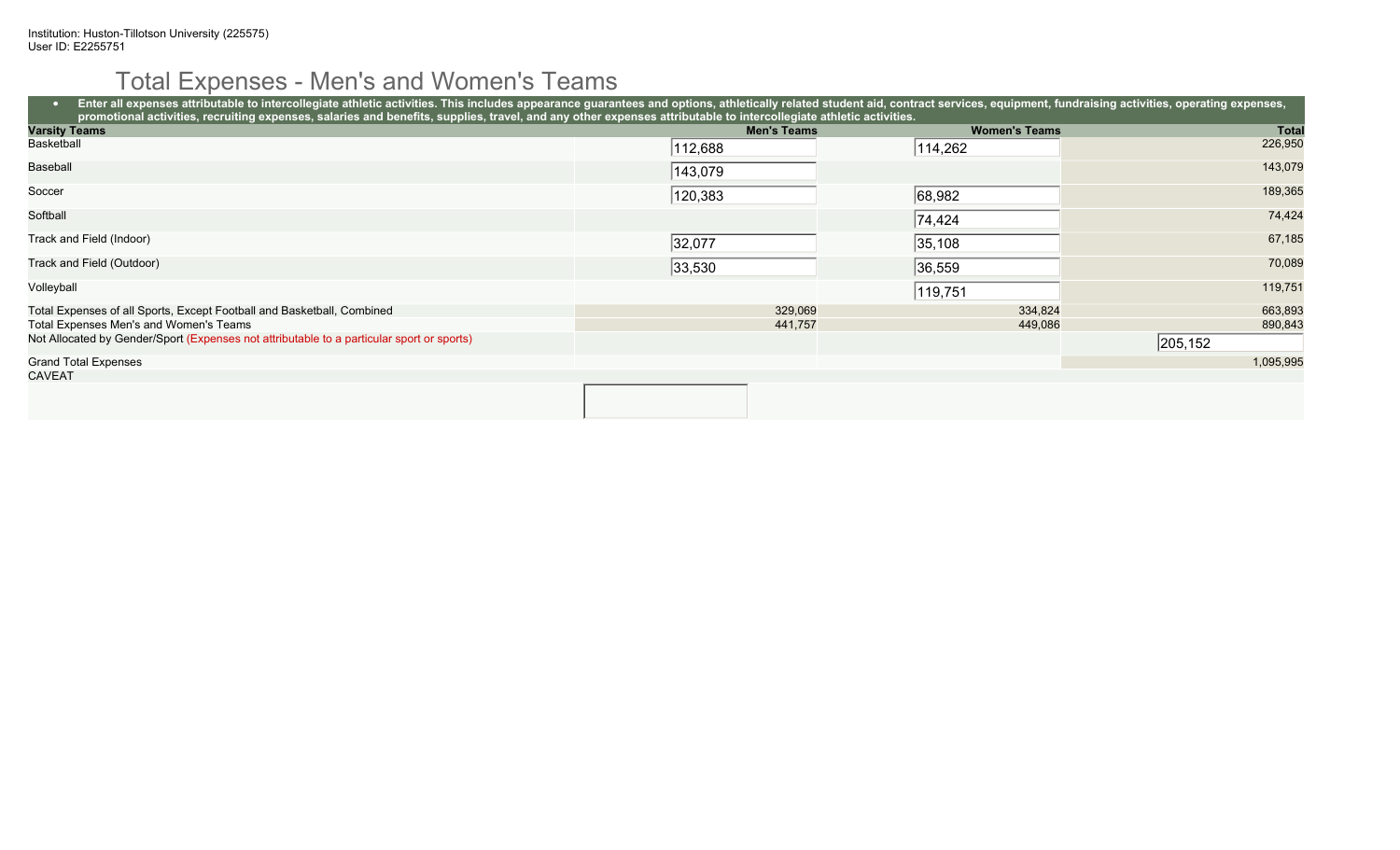## Total Revenues - Men's and Women's Teams

• **Your total revenues must cover your total expenses.**

● Enter all revenues attributable to intercollegiate athletic activities. This includes revenues from appearance guarantees and options, an athletic conference, tournament or bowl games, concessions, contributions from a and others, institutional support, program advertising and sales, radio and television, royalties, signage and other sponsorships, sport camps, state or other government support, student activity fees, ticket and luxury bo **sales, and any other revenues attributable to intercollegiate athletic activities.**

| <b>Varsity Teams</b>                                                                      | <b>Men's Teams</b> | <b>Women's Teams</b> | <b>Total</b> |
|-------------------------------------------------------------------------------------------|--------------------|----------------------|--------------|
| Basketball                                                                                | 116,338            | 116,062              | 232,400      |
| Baseball                                                                                  | 143,099            |                      | 143,099      |
| Soccer                                                                                    | 120,383            | 68,982               | 189,365      |
| Softball                                                                                  |                    | 74,424               | 74,424       |
| Track and Field (Indoor)                                                                  | 32,077             | 35, 108              | 67,185       |
| Track and Field (Outdoor)                                                                 | 33,530             | 36,559               | 70,089       |
| Volleyball                                                                                |                    | 120,351              | 120,351      |
| Total Revenues of all Sports, Except Football and Basketball, Combined                    | 329,089            | 335,424              | 664,513      |
| Total Revenues Men's and Women's Teams                                                    | 445,427            | 451,486              | 896,913      |
| Not Allocated by Gender/Sport (Revenues not attributable to a particular sport or sports) |                    |                      | 229,600      |
| Grand Total for all Teams (includes by team and not allocated by gender/sport)            |                    |                      | 1,126,513    |
| <b>CAVEAT</b>                                                                             |                    |                      |              |
|                                                                                           |                    |                      |              |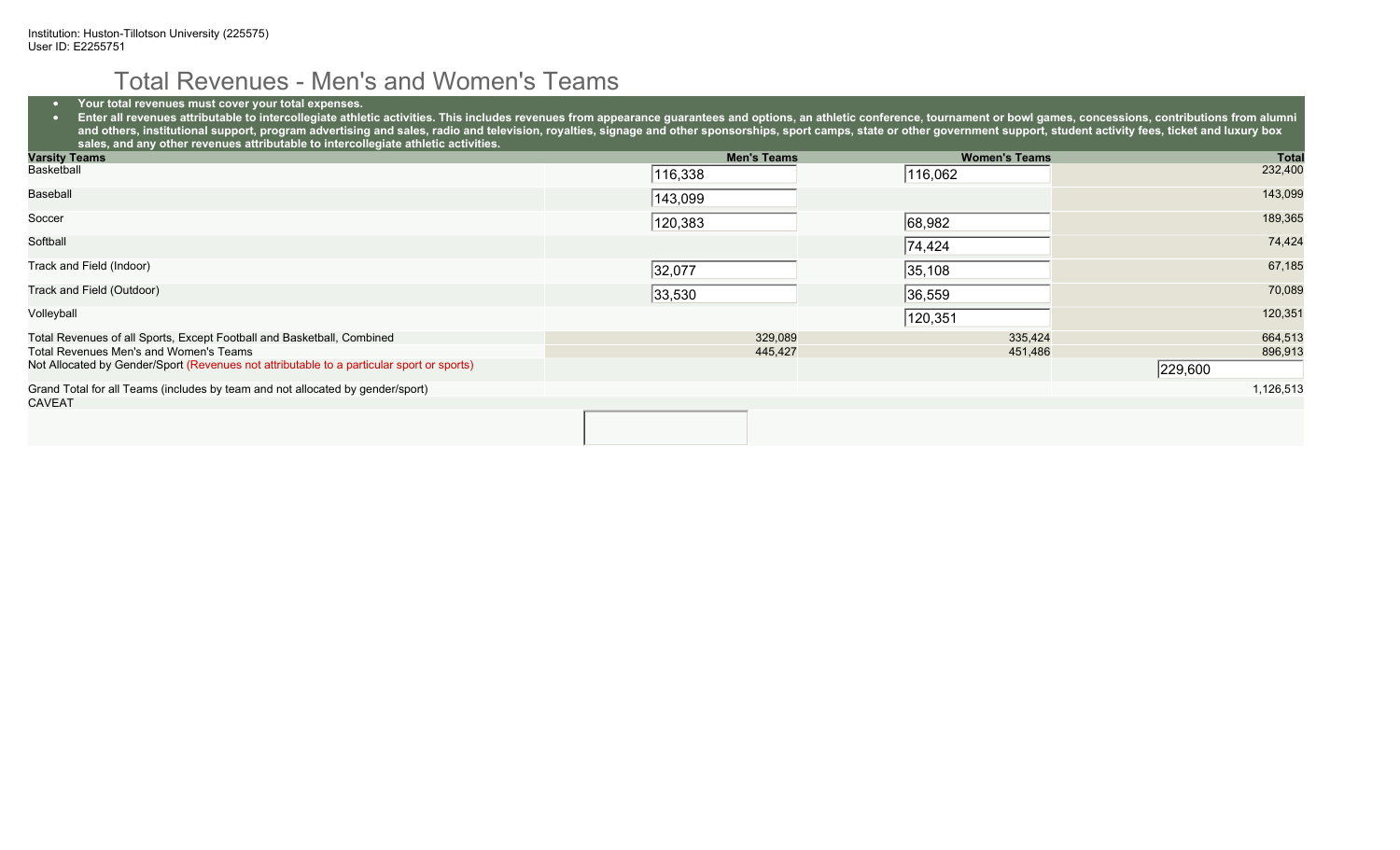# Summary - Men's and Women's Teams

|      | Your Grand Total Revenues must be equal to or greater than your Grand Total Expenses or you will not be able to lock your survey. |                    |                      |           |
|------|-----------------------------------------------------------------------------------------------------------------------------------|--------------------|----------------------|-----------|
|      |                                                                                                                                   | <b>Men's Teams</b> | <b>Women's Teams</b> | Total     |
|      | Total of Head Coaches' Salaries                                                                                                   | 61,210             | 68,130               | 129,340   |
|      | <b>Total of Assistant Coaches' Salaries</b>                                                                                       |                    |                      |           |
|      | Total Salaries (Lines 1+2)                                                                                                        | 61,210             | 68,130               | 129,340   |
|      | Athletically Related Student Aid                                                                                                  | 186.991            | 175.935              | 362,926   |
| 5    | <b>Recruiting Expenses</b>                                                                                                        | 532                | 1.028                | 1,560     |
| 6    | Operating (Game-Day) Expenses                                                                                                     | 54,816             | 49,080               | 103,896   |
|      | Summary of Subset Expenses (Lines 3+4+5+6)                                                                                        | 303,549            | 294,173              | 597,722   |
| 8    | <b>Total Expenses for Teams</b>                                                                                                   | 441,757            | 449,086              | 890,843   |
| 9    | Total Expenses for Teams Minus Subset Expenses (Line 8 – Line 7)                                                                  | 138,208            | 154,913              | 293,121   |
| 10 - | Not Allocated Expenses                                                                                                            |                    |                      | 205,152   |
|      | Grand Total Expenses (Lines 8+10)                                                                                                 |                    |                      | 1,095,995 |
| 12   | Total Revenues for Teams                                                                                                          | 445,427            | 451,486              | 896,913   |
| 13   | Not Allocated Revenues                                                                                                            |                    |                      | 229,600   |
| 14   | Grand Total Revenues (Lines 12+13)                                                                                                |                    |                      | 1,126,513 |
| 15   | Total Revenues for Teams minus Total Expenses for Teams (Line 12-Line 8)                                                          | 3,670              | 2,400                | 6,070     |
|      | 16 Grand Total Revenues Minus Grand Total Expenses (Line 14- Line 11)                                                             |                    |                      | 930,518   |

To return to a data entry screen, click on the link in the Navigation Menu. To proceed to the Supplemental Information screen, click on the link in the Navigation Menu or click on the "Next" button on this screen.